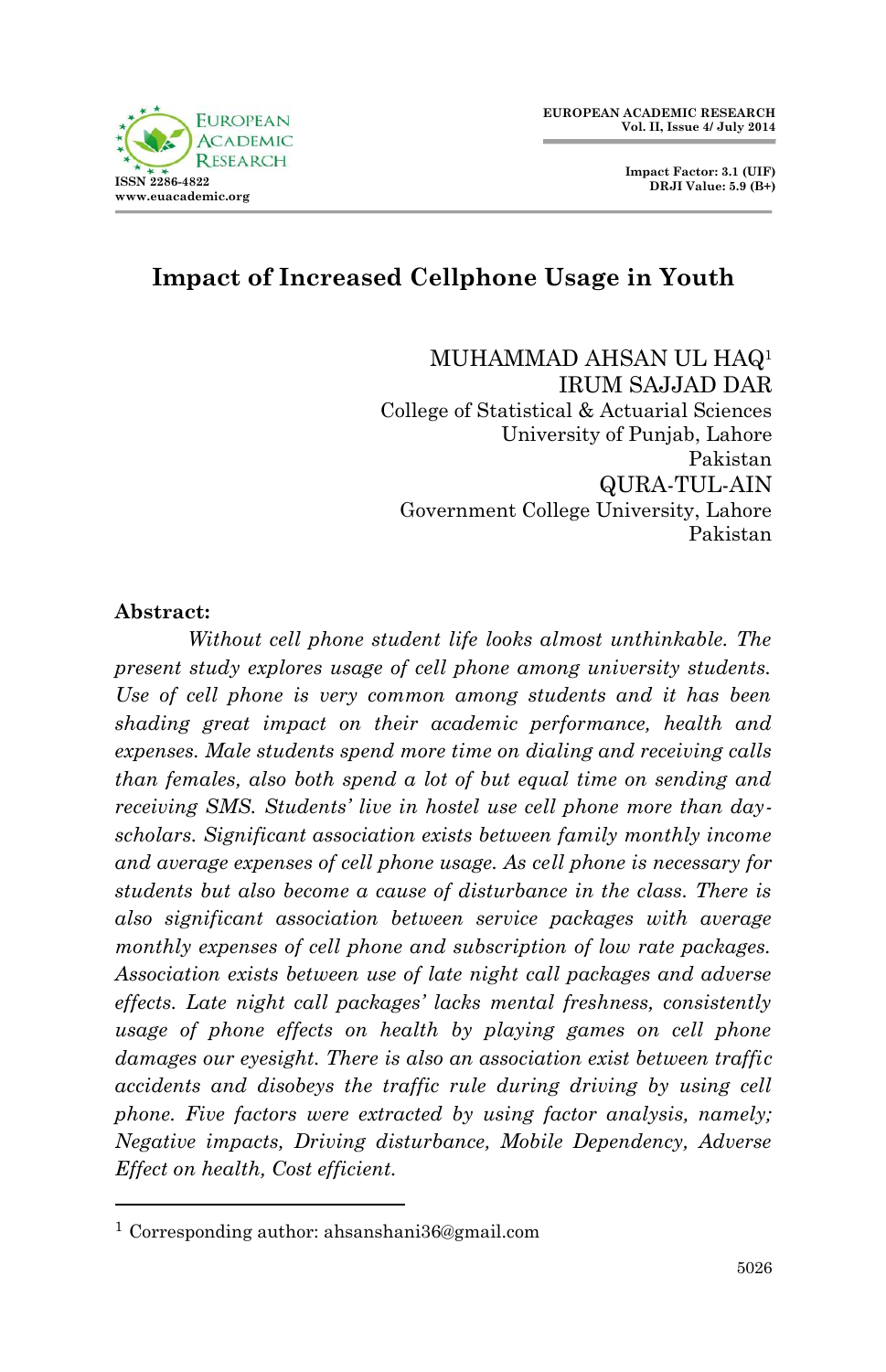**Key words:** Cell phone; Gender; Usage pattern; Adverse effect; Factor analysis

### **1. Introduction:**

Now in modern society cell phone has become a vital communication device all over the world. From last ten years, it increasingly becomes a popular technology for people of various ages especially for college and university students. Our young generation tends to be more addicted of cell phone. In 2001, mobile phone subscriptions became less than one billion over the world and a major contribution in this amount was from developed countries and at the end of 2010 the subscription was reached at five billion but now developing countries were contributing more than developed countries (Hakoama & Hakoyama, 2011). The highest growth occurred in developing nations like Iraq, Libya, Turkmenistan, Tajikistan, and Afghanistan (Haverila, 2013). The usage of cell phone has change very fastly. If we look back in 1980s, the cell phones were used only for business purposes and in 1990s the culture of SMS came out. The new form of cell phones with the usage of video, camera phones and even capabilities of broadcasting emerged during 2000s (Kangas, Lundvall, & Sintonen, 2008). Now these days, cell phones are in forms of mini computers with lot of apps which cover every aspect of communication and entertainment. Now it depends on us that how we use it, if we utilize it in right way we can solve our problems otherwise it effects on our life in various aspects. In modern society, medium habits of students are different from the old age people meaning that students of age category less than 25 be wont to use internet, play games and much more. University students seem to be sensible and careful to acquire supreme benefits from this technology which was a dream 25 years ago, but a reality now. They make communication with their teachers and class mates. If the students use it wisely and properly then they can improve their education and build a better future for themselves.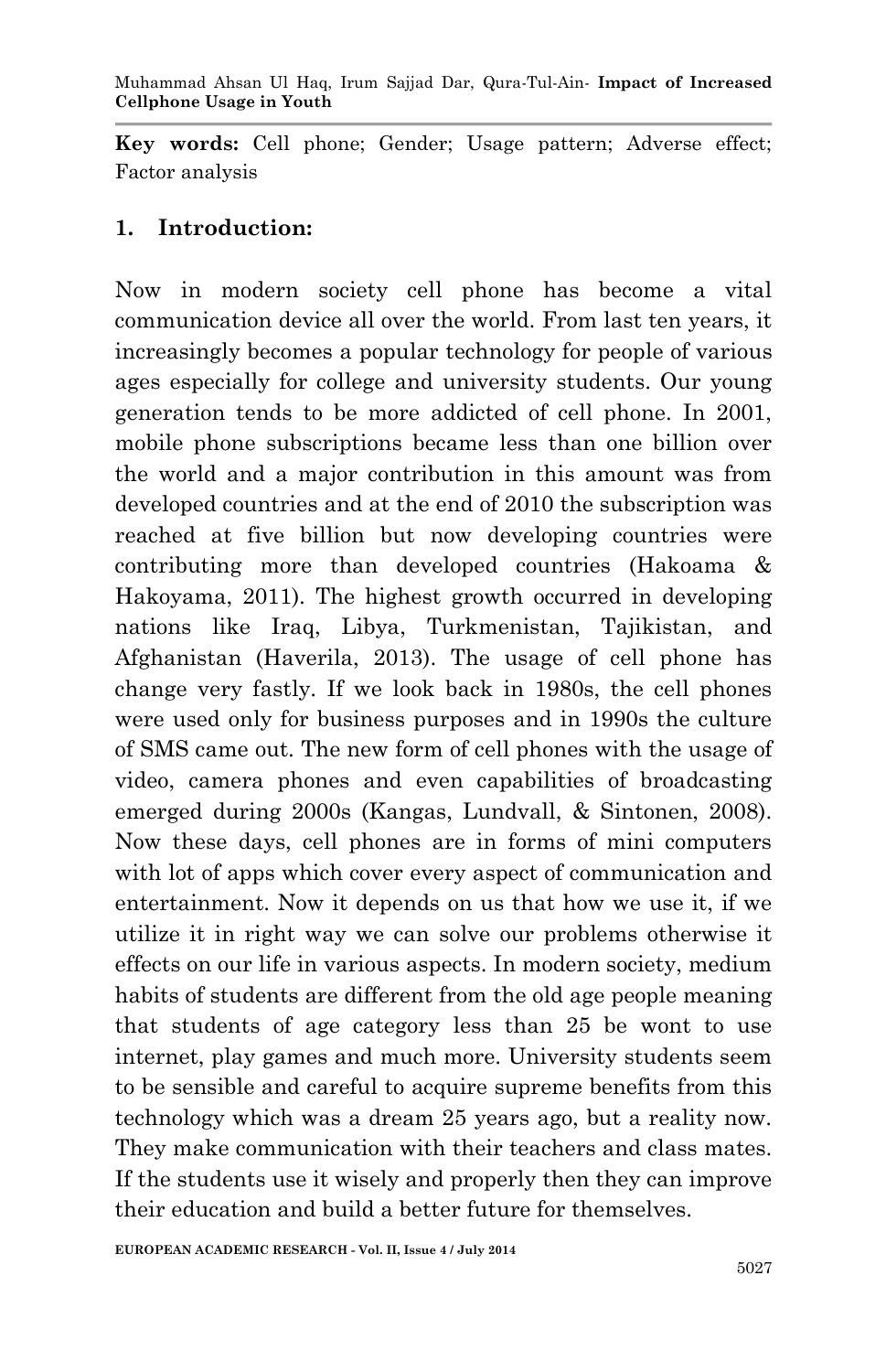Muhammad Ahsan Ul Haq, Irum Sajjad Dar, Qura-Tul-Ain*-* **Impact of Increased Cellphone Usage in Youth**

Improper cell phone usage effects on users' life, on mental freshness and most importantly it kill our time in form of call and SMS packages.

The prime aim of this study was to determine usage pattern of cell phone among students, see if there is any gender difference in the cell phone usage (regarding call receiving ,dialing, sms sending and receiving) and also assess the frequency of cell phone usage among students and its impacts. We organized our study as follows; in first step we tried to give some information about cell phone improvements in its shape and its usage, secondly discuss some past studies in form of literature. Step third about material and methods and fourth section discuss the interesting results and in lastly discuss the previous studies.

### **2. Background:**

Cell phones are used for lot of purposes to satisfy the requirements of users. Usage depends on social interactions, information purpose, security and safety, communication with family and friends and everyday management life even for health services (Loo, 2009). According to (Ansari, 2007) there were number of negative and harmful impacts and effects on students study performances, including the wastage of time and money. The too much use of Mobile phone vibration may be harmful for human health. Research indicates that cell phones are a pervasive communication technology among society, especially among college students. A study was conducted according to psychological perspective and behavioral usage pattern of cell phones of college students. Respondents use this device for time management; keep in touch with family, friends and colleagues and for financial benefits (Aoki & Downes, 2003). In 2011 (Hakoama & Hakoyama, 2011) studied the impact of Cell Phone usage and its development among students. Gender differences were exposed the different aspects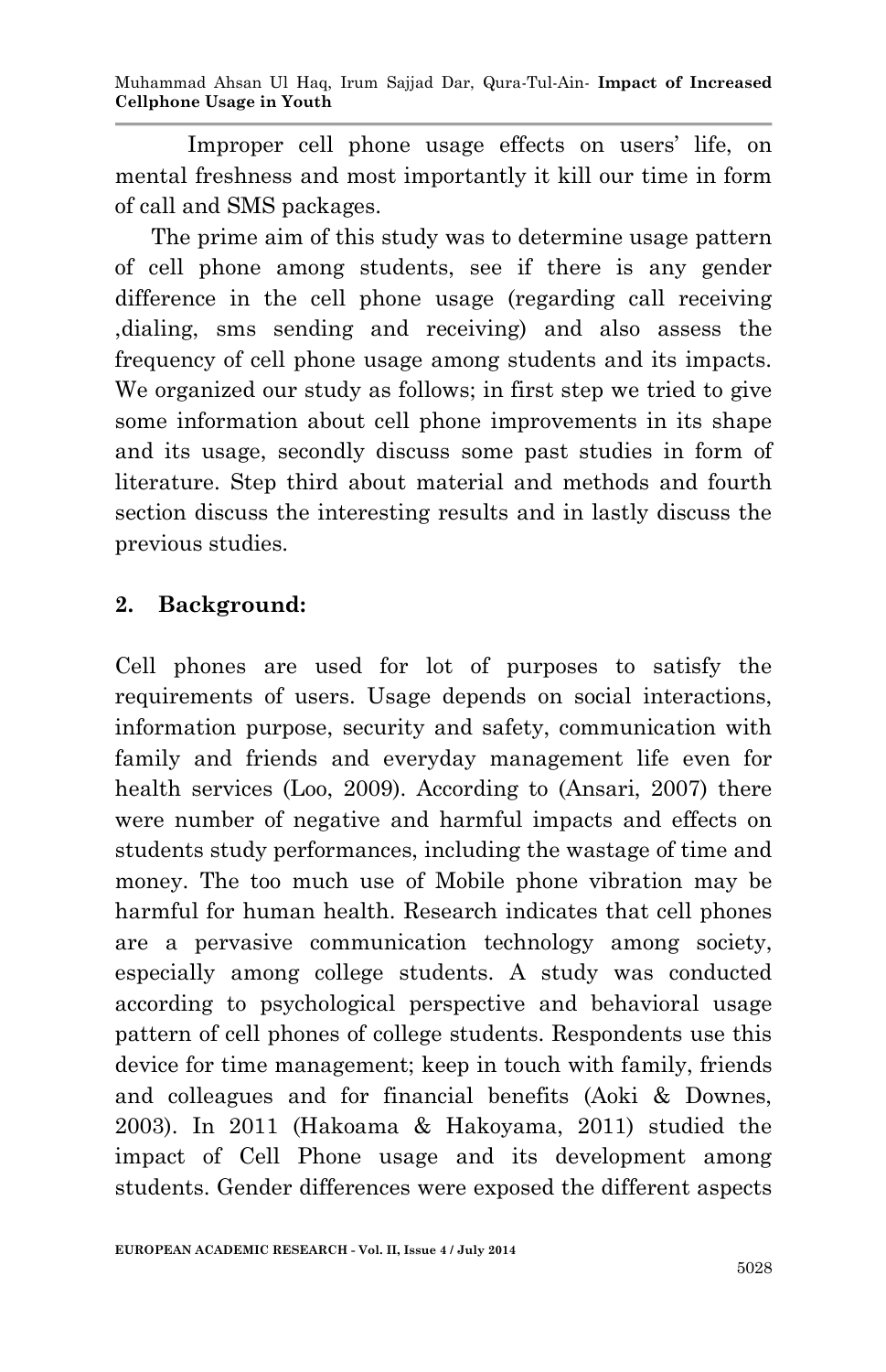of cell phone usage, where else females were more dependent on the cell phone for sustain their social relationships. By using the cell phone young generation becoming more relay on their parents economy. Cell phone use during driving has taken many human lives. Passion of text messaging has lots of effects especially among youngsters.

University students can share useful information with their classmates and teachers by proper utilizing this technology. Female students belong to distant areas feel secure and their parents can contact them any time. Authors also focused that students misused it in sense of make long time calls (Javid, Malik, & Gujjar, 2011). Cell phone usage and its impacts on students were also focused by (Nysveen, Pedersen, & Thorbjørnsen, 2005). The study suggested that students use mobile chat services, social norms and essential intentions such as enjoyment, were important elements of intent to use among female users. Zulkefly & Baharudin, (2009) determined the use of cell among students to maintain communication with family and friends. Average spend time on cell is 6 hours daily and text message was the most used feature, male students were more interested in features of sending MMS & using GPRS from mobiles. High class family students spent more time and money on mobile phone, also there is association exists between mobile phone use and psychologically adverse impact on students' health.

Zaman & Khan (2011) focused on impact of mobile phone on the personal, financial, psychological, physical, educational and social life of students. Majority of students have said that mobile phone has increased social and psychological problems. Generally they spend on average of 250-600 rupees monthly and these expenses were generally paid by their parents. Haverila, (2013) also investigate gender differences regarding cell phone usage. Female students seem more significant to listen to the music and spend time on using internet than the males. While on the other hand male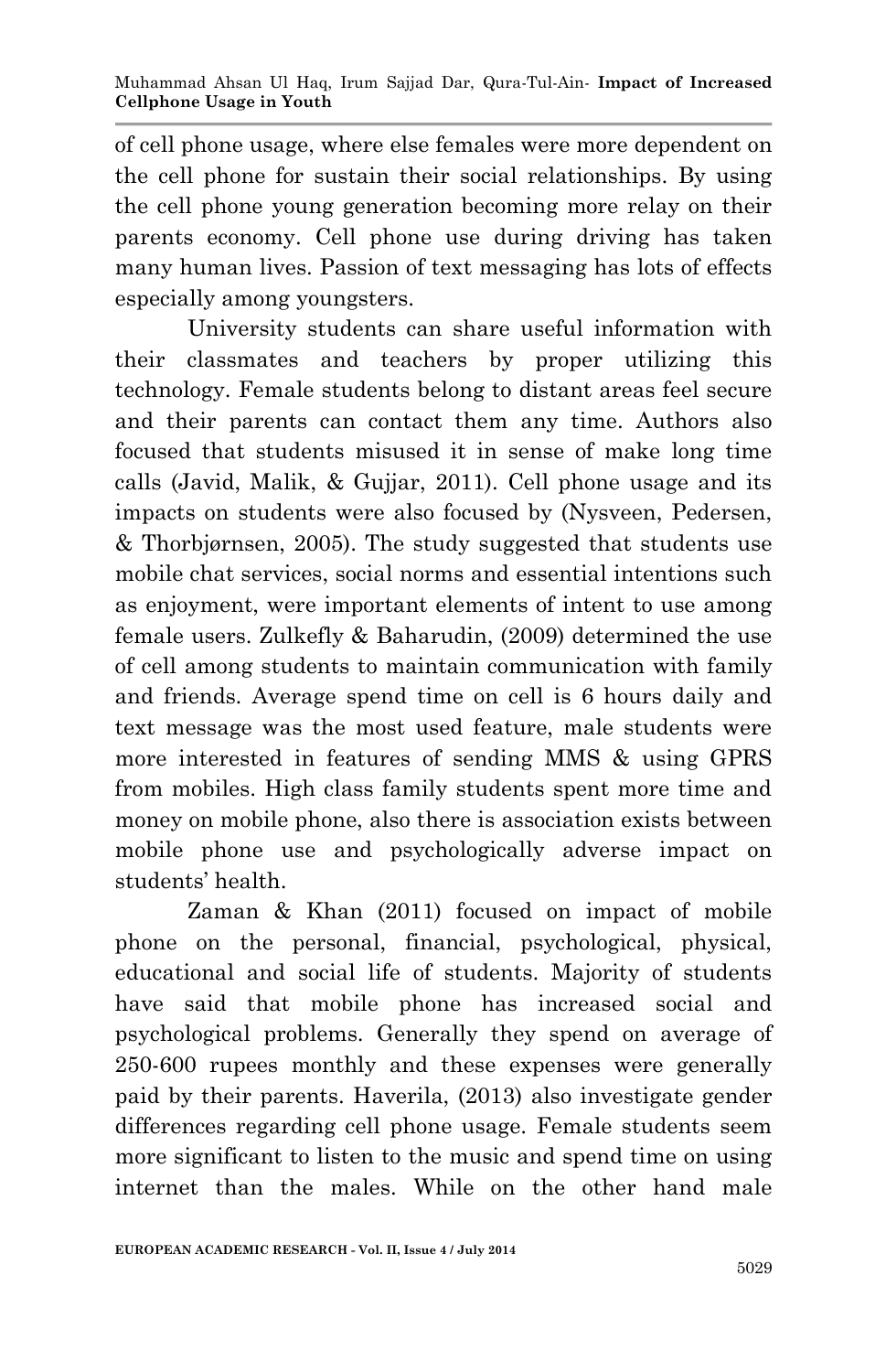respondents use business services. Interestingly significant relationship found with the usage of the games, but the correlation was quite low. Mobile phones usage during driving among students becomes a common sight these days. Majority like 66.6% students' used mobile phone during driving whereas the male drivers more often to use. They suggest policy maker to design specific campaigns to minimize this dangerous behavior (Isa et al., 2012).

## **3. Methodology:**

Our focus was to found cell phone usage behavior of university students', how frequently they used, what the purpose are behind and how cell phone usage influence on their personal and university life. A sample of 300 students was selected by using stratified sampling from twelve faculties of Punjab University considering as stratum. We divide the sample size in these twelve faculties by using proportional allocation. For analysis purpose, in first phase frequencies obtained and in second step we apply chi-square test that has been used to explore associations, t-test for purpose of means comparison. We also perform factor analysis for purpose of data reduction and extraction of meaning full dimensions.

## **4. Results:**

We found from the sample of 300 students, 153(51.0%) were females and remaining males. Majority of selected students in our sample were day scholars 200(66.7%), 74(24.7%) of the students family monthly income was less than 25,000, 107(35.7%) family monthly income 25,000 to 40,000 and 119 (39.7%) students family monthly income above 40,000. When question asked about father occupation then 106(35.3%) of the respondents are said their father work as a Govt. employee 102(34.0%) said their father serves in a private sector,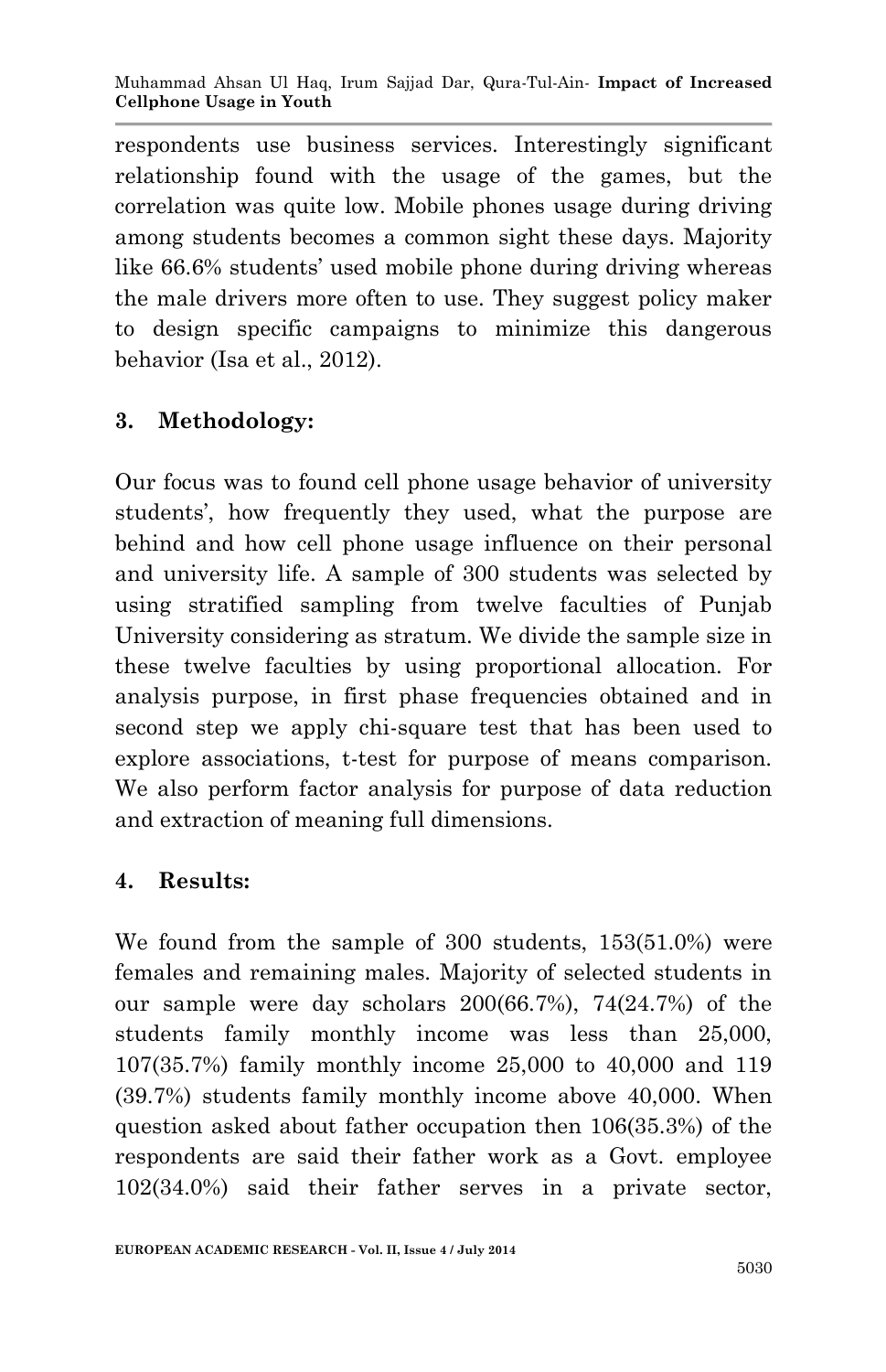71(23.7%) have develop their own businesses and 21(7.0%) students said their father have been died and in an academic categorization majority 218(72.7%) students are studying in semester system and remaining an annual system.

Out of 300 respondents, 31(10.3%) of the students are using postpaid service packages and 269(89.7%) students use prepaid packages. About students monthly expenses of cell phone, 127(42.3%) of the students are said that their monthly cell phone expenses are below Rs. 250, 94(31.3%) committed their monthly cell phone expenses in range of RS. 250 to 500 and 79(26.3%) students monthly cell phone expense are above Rs.500. We compute the average standard deviation, minimum and maximum range of continuous variables which is, average age of students is  $22.42$  (Min. = 17, Max. = 28, S.D = 1.79), average CGPA is 3.0417 (Min. = 1, Max. = 4, S.D = 0.54701), average number of received calls  $4.56$  (Min. = 0, Max. = 15, S.D  $= 3.3$ ), average number of dialed calls  $5.58$  (Min.  $= 0$ , Max.  $= 25$ ,  $S.D = 5.7$ , SMS sending 116 (Min. = 0, Max. = 500, S.D = 143) and receiving were  $122(Min. = 0$ , Max. =  $500$ , S.D =  $142$ ) were respectively. We found interesting information when we ask a question about "how mobile phone is necessary for students" then majority of students agree about this statement and equal number of males and females.

## *4.1. Chi-square Results*

There is highly significant association (p-value  $= 0.001$ ) between family monthly income and average expenses of usage of cell phone. Cell phone is necessary for students but it is also a cause of disturbance in the class, are also associated. There is significant association (p-value  $= 0.048$ ) between service packages used and most part of pocket money spend on cell phone, and the average monthly expenses of cell phone and subscription of low rate cell phone packages. There is also association (p-value = 0.029) between usage of late night call packages lacks mental freshness and cell phone cause adverse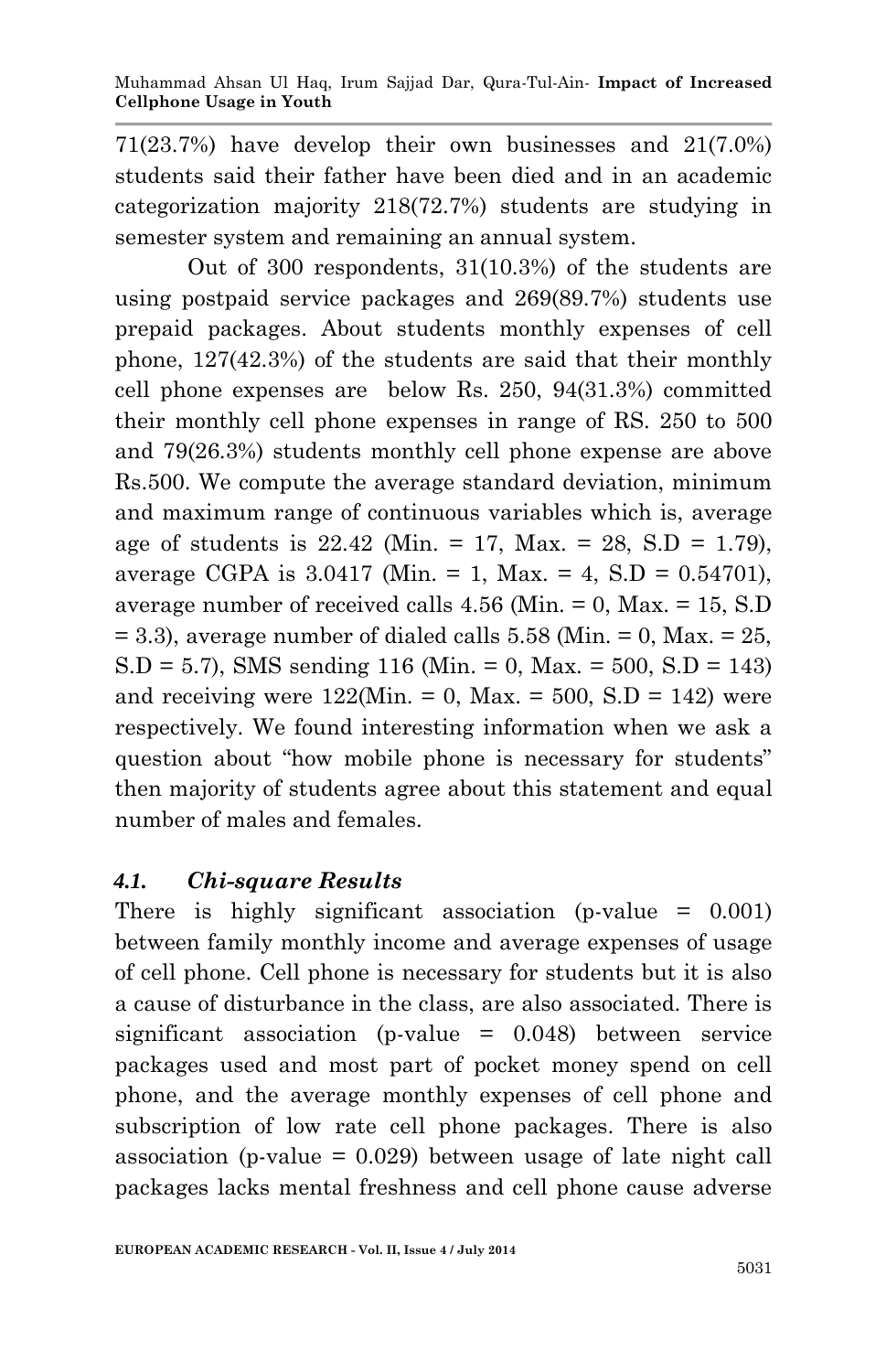effect on health. There is significant association (p-value  $=$ 0.035) between subscription low rate cell phone packages and mobile cause adverse effect on health. There is also association  $(p-value = 0.038)$  between usage of cell phone for playing games and causes bad effect on users eyes. There is association (pvalue = 0.000) between most accidents happen due to the use of cell phone during driving and disobey the traffic rules during driving by using cell phone.

## *4.2. Independent sample t-test Results:*

The results of independent sample t-test for gender difference were found statistically significant according to number of SIMS students currently have which have an average number of dialed and receive calls and in this matter males' means were higher than females. We found insignificant gender difference for average number of sending and receiving messages. For students currently residents and number of SIMS have an average number of dialed and receive calls which are statistically significant and on average, the hostlite students have more number of received and dialed calls than dayscholars.

# *4.3. Factor Analysis*

The exploratory factor analysis with method of principal component, extraction method was used with Varimax rotation on 15 questions which explained 55.58% total variation and five factors were extracted. Reliability of whole questionnaire was 0.75. The factor loadings presented in table 1. First factor namely "Negative impacts" consist of four items, similarly factor two and three namely known "Driving disturbance", "Mobile dependency" consist of three items. Similarly the factor four and factor five namely "Adverse Effect on health" and "Cost efficient".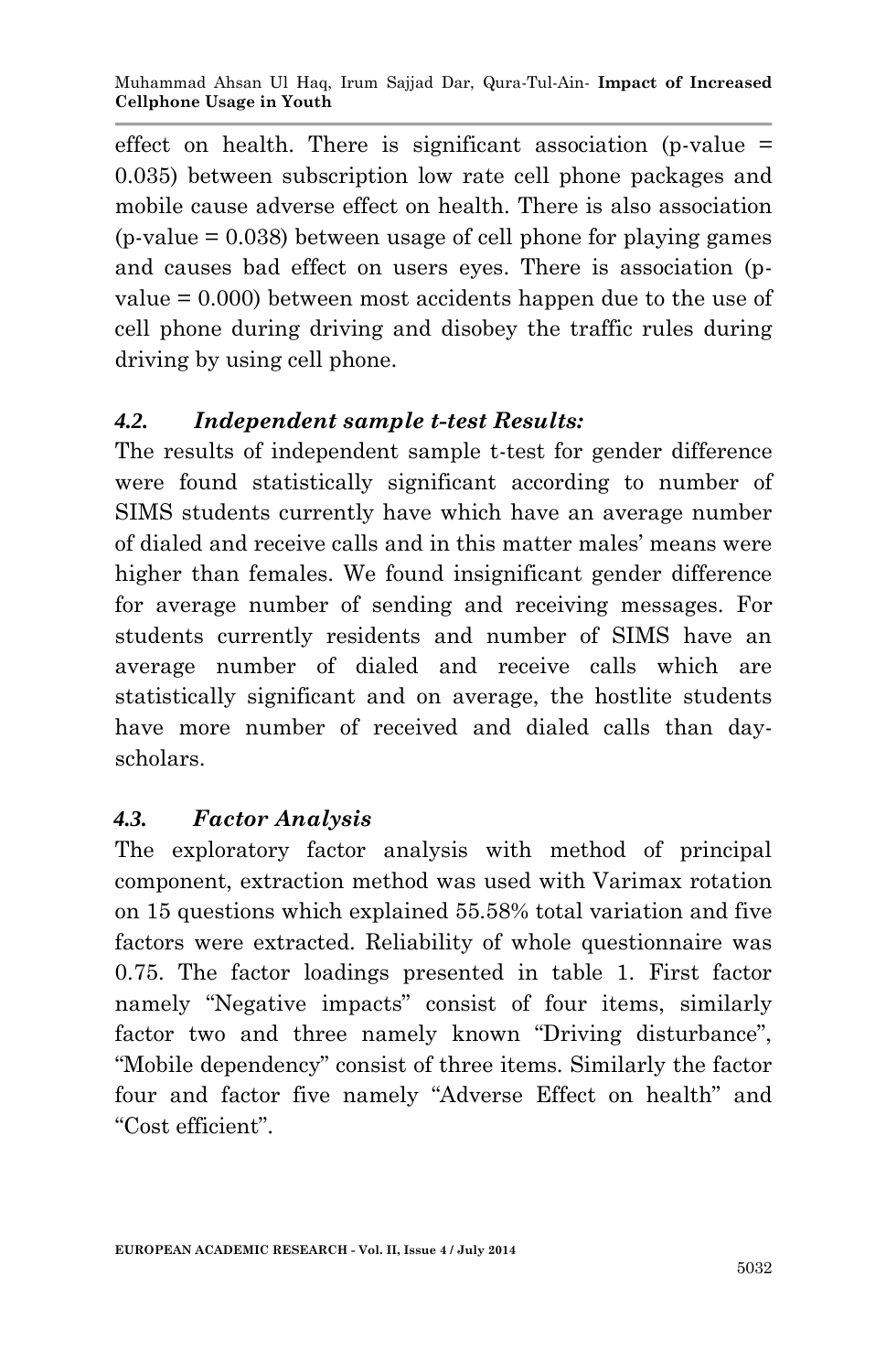Muhammad Ahsan Ul Haq, Irum Sajjad Dar, Qura-Tul-Ain*-* **Impact of Increased Cellphone Usage in Youth**

| Factors                                                                                                                                                        | Factor   |
|----------------------------------------------------------------------------------------------------------------------------------------------------------------|----------|
|                                                                                                                                                                | Loadings |
| Factor (1); Negative impacts                                                                                                                                   |          |
| Late night call packages have adverse effect on the moral                                                                                                      | 0.685    |
| character of students                                                                                                                                          |          |
| Student who uses late night call packages has lacks mental                                                                                                     | 0.696    |
| freshness                                                                                                                                                      |          |
| Mobile phones creates disturbance in the class                                                                                                                 | 0.656    |
| Cell phone use has restrained students from their study                                                                                                        | 0.624    |
| <b>Factor (2);</b> Driving disturbance                                                                                                                         |          |
| Most accident happens due to the use of cell phone during                                                                                                      | 0.747    |
| driving                                                                                                                                                        |          |
| Students disobey the traffic rules during driving by using cell                                                                                                | 0.867    |
| phone                                                                                                                                                          |          |
| Factor(3); Mobile Dependency                                                                                                                                   |          |
| Cell phone is necessary for a student                                                                                                                          | 0.702    |
| SMS packages offered by the cellular services are beneficial                                                                                                   | 0.662    |
| for the students                                                                                                                                               |          |
| SMS packages are useful for students                                                                                                                           | 0.717    |
| <b>Factor</b> (4); Cost efficient                                                                                                                              |          |
| Most of pocket money is spent on your cell phone                                                                                                               | 0.787    |
| You subscribe low rate cell phone packages                                                                                                                     | 0.467    |
| Use of cell phone for playing games                                                                                                                            | 0.480    |
| Factor (5); Adverse Effect on Health                                                                                                                           |          |
| Cell phone causes adverse effects on your health                                                                                                               | 0.582    |
| The use of cell phones can overcome the depression                                                                                                             | 0.654    |
| Cell phone causes bad effect on user eyes<br>$\mathbf{v}$ $\mathbf{v}$ $\mathbf{v}$ $\alpha$ $\alpha$ $\mathbf{v}$ $\mathbf{v}$ $\mathbf{v}$<br>0.70.71<br>TT. | 0.646    |

**Table 1:** Factor analysis results for cell phone usage

Total variation =  $55.58\%$ ; KMO =  $0.70$ ; Rotation = Varimax

#### **Discussion and Conclusion:**

In this study we try to discuss some features of cell phone usage among students. How frequently they use cell phone and purpose of using it. A number of past studies have already done on usage of cell phone, its positive and negative aspects discussed and we can see cell phone is beneficial for students especially those who live away from their homes in hostels. Now in modern society cell phone is looking very popular among male and females. We mainly focused to find gender based comparison and our study explores that male users on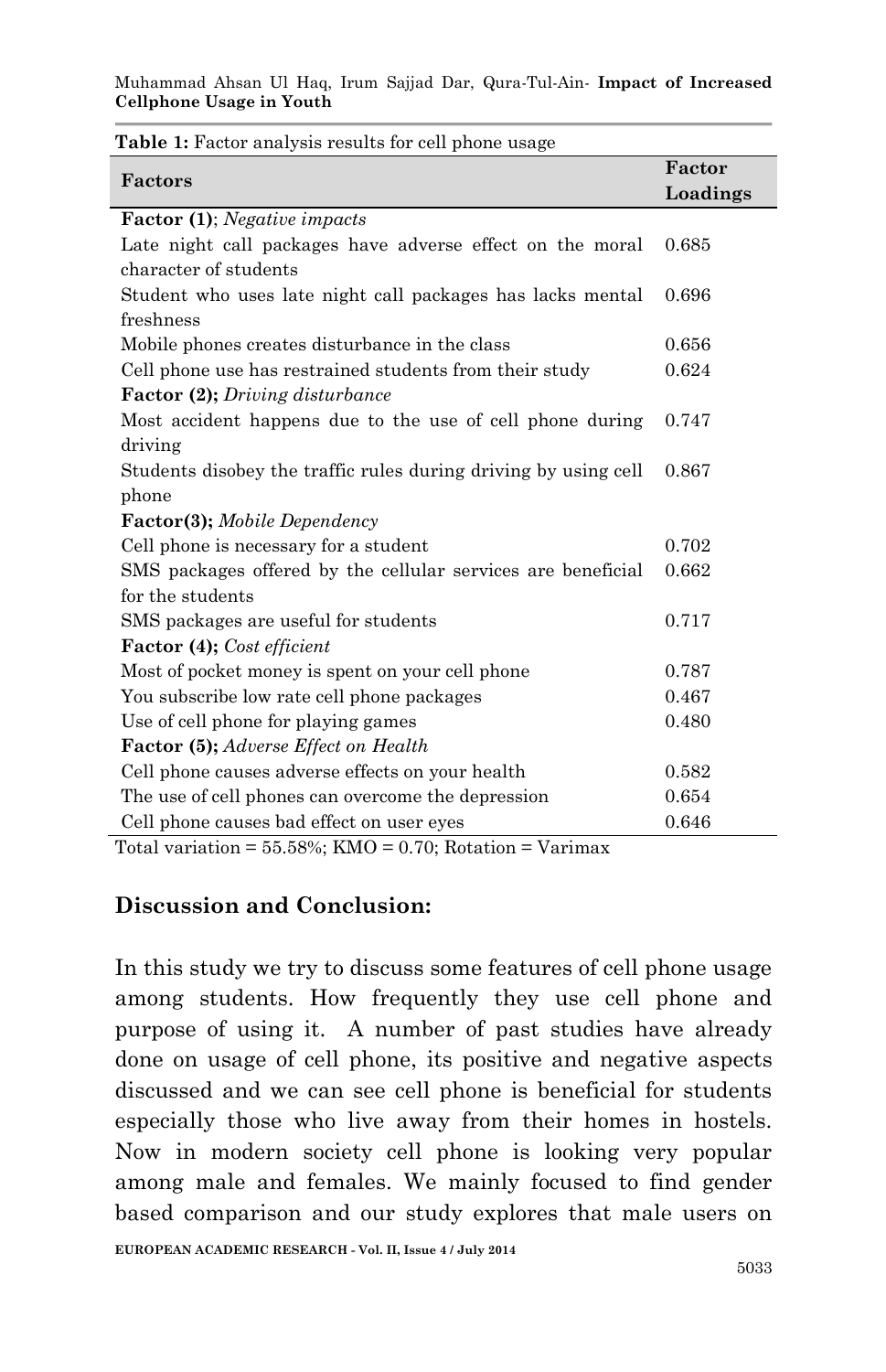average, spend more time on dialed and receive calls than females. But it is very interesting that they have on average equally sent and receive number of SMS. If we compare this result with past studies we found that males and females have no differences for the use of cell phone services usage like SMS, calculator, picture viewing, and playing games and MMS. For traditional call receiving and dialing, females were higher than their counterparts; they use cell phone for communication purpose more than males (Rakow and Navarro, 1993; Skog, 2002; Jackson et al., 2001; Henderson et al., 2002). These findings were also consistent with prior findings of (Zelinski, Gilewski, & Schaie, 1993), with respect to gender age group and found, female participant's means were significantly outperformed than males and they did not find significant difference with different age group students.

Study also illustrates that students feel, cell phone is necessary for them and they also in favor of low rate call packages and messages, associated with mental health which have adverse effect on their health and mental freshness. Cell phone creates disturbance in class during lectures, also cell phone usage significantly associated with bad effects on eyes. Golmohammadian, Yaseminejad, & Naderi, (2013) found significant opposite relation between cell phone usage and student's quality of life which based on dimensions; physical functioning, bodily pain, role-physical, general health, social functioning and role emotional. Lepp, Barkley, Sanders, Rebold, & Gates, (2013) also studied that cell phone usage was negatively correlated with study performance as well as with physical and mental freshness. We found that Students' pocket money, call and SMS packages were associated and student's parents' monthly income and students' cell phone usage were associated. During driving cell phone usage mostly used and become the reason of accidents and force the persons to disobey traffic rules.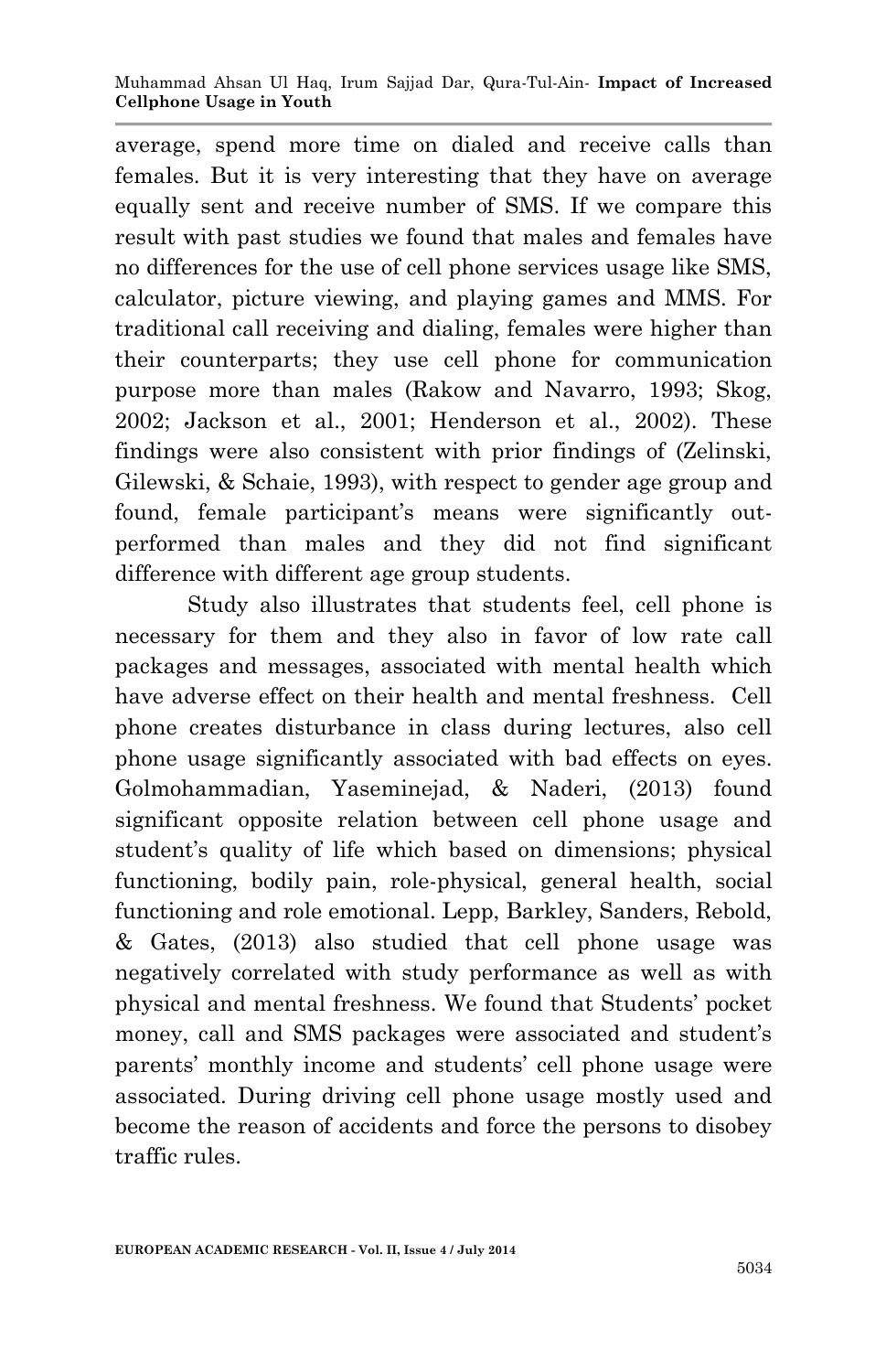Muhammad Ahsan Ul Haq, Irum Sajjad Dar, Qura-Tul-Ain*-* **Impact of Increased Cellphone Usage in Youth**

Finally we can say that the tradition of mobile phone is exceptionally common among students and it has been shading immense impact on their expenses, nevertheless mobile phone is deteriorating their health and academic performance. Also mobile phone is affecting Urban as well as rural students. There is no differentiation of impact on the basis of gender, demographic and location.

#### **REFERENCE:**

- Ansari, R. 2007. "Harms of mobile phone." In *Afkar-i-Mualim* May 2007. Lahore: Tanzeemi-asatiza.
- Aoki, K., & Downes, E. J. 2003. "An analysis of young people's use of and attitudes toward cell phones." *Telematics and Informatics 20*(4): 349-364.
- Golmohammadian, M., Yaseminejad, P., and Naderi, N. 2013. "The relationship between cellphone over use and quality of life among students." *Journal of Kermanshah University of Medical Sciences 17*(6): 387-393.
- Gras, M. E., Cunill, M., Sullman, M. J., Planes, M., Aymerich, M., and Font-Mayolas, S. 2007. "Mobile phone use while driving in a sample of Spanish university workers." *Accident Analysis & Prevention 39*(2): 347-355.
- Hakoama, M., & Hakoyama, S. 2011. "The impact of cell phone use on social networking and development among college students." *The American Association of Behavioral and Social Sciences Journal 15*(1): 20.
- Haverila, M. 2013. "Cell phone usage and broad feature preferences: A study among Finnish undergraduate students." *Telematics and Informatics 30*(2): 177-188.
- Henderson, S., Taylor, R., and Thomson, R. 2002. "In touch: young people, communication and technologies." *Information, Communication & Society 5*(4): 494-512.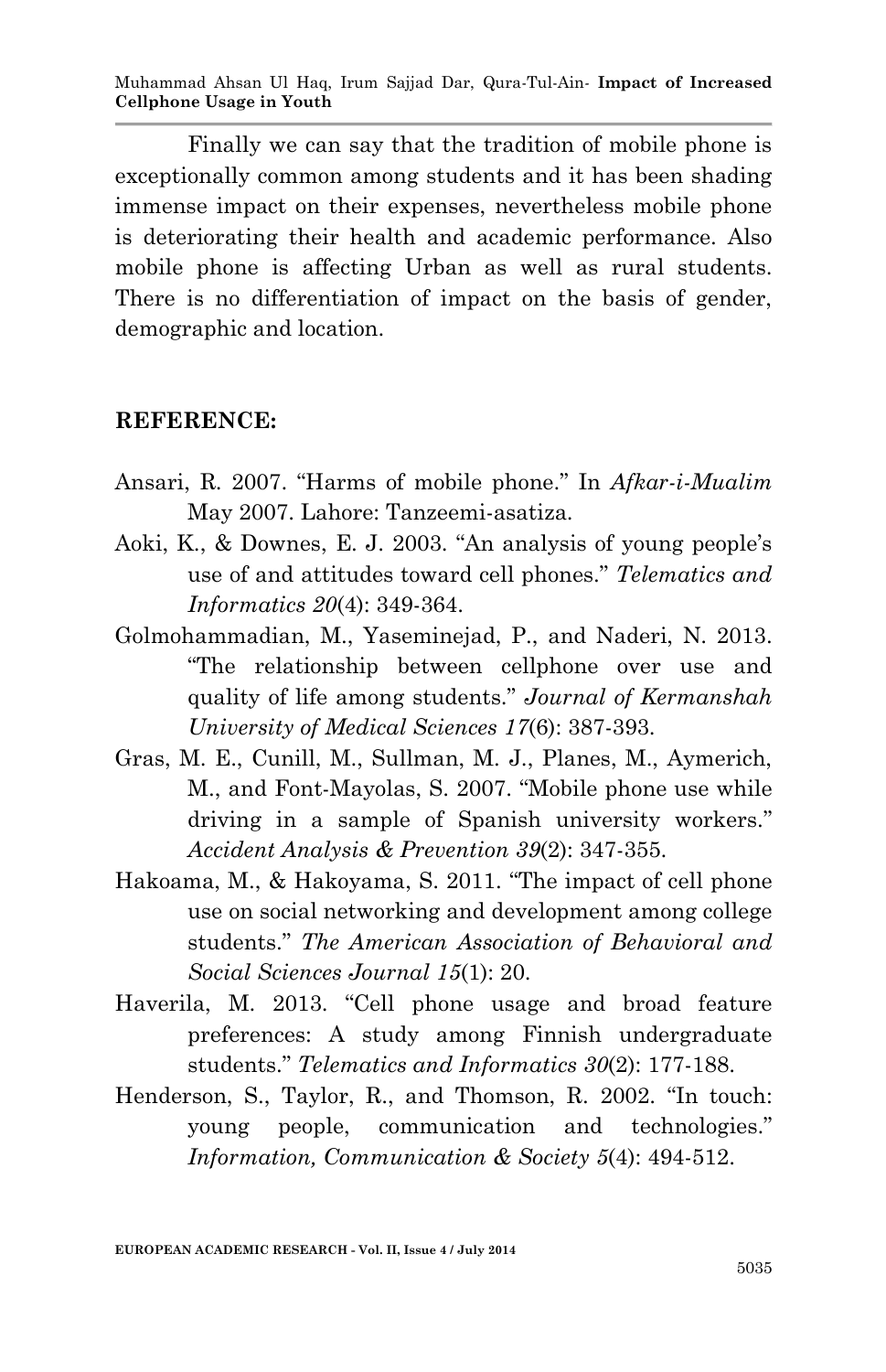- Isa, K. A. M., Masuri, M. G., Abd Aziz, N. A., Isa, N. N. M., Hazali, N., Tahir, M. P. M., and Fansuri, H. 2012. "Mobile Phone Usage Behaviour while Driving among Educated Young Adults in the Urban University." *Procedia-Social and Behavioral Sciences 36*: 414-420.
- Jackson, L.A., Ervin, K.S., Gardner, P.D., and Schmit, N. 2001. "Gender and the Internet: women communicating and men searching." *Sex Roles* 44: 363–380.
- Javid, M., Malik, M. A., and Gujjar, A. A. 2011. "Mobile Phone Culture and its Psychological Impacts on Students' Learning at the University Level." *Language in India 11*(2).
- Kangas, S., Lundvall, A., and Sintonen, S. 2008. "The media forum of youth and children." *The Ministry of Traffic and Communications*.
- Khair-uz-Zaman and M. Imran Khan. 2009. "The Impact of mobile phone on a student's life in various cities of Pakistan." *Business Review* 4(1): 177-204.
- Lepp, A., Barkley, J. E., Sanders, G. J., Rebold, M., and Gates, P. 2013. "The relationship between cell phone use, physical and sedentary activity, and cardiorespiratory fitness in a sample of US college students." *International Journal of Behavioral Nutrition and Physical Activity 10*(1): 79.
- Loo, J. L. 2009. *Acceptance of health services on mobile phones.* University of North Carolina.
- Nysveen, H., Pedersen, P. E., and Thorbjørnsen, H. 2005. "Intentions to use mobile services: antecedents and cross-service comparisons." *Journal of the academy of marketing science 33*(3): 330-346.
- Rakow, L. and Navarro, V. 1993. "Remote mothering and the parallel shift: women meet the cellular telephone." *Critical Studies in Mass Communication* 10: 144–157.
- Skog, B. 2002. "Mobiles and the Norwegian teen: identity, gender and class." In *Perpetual Contact: Mobile*